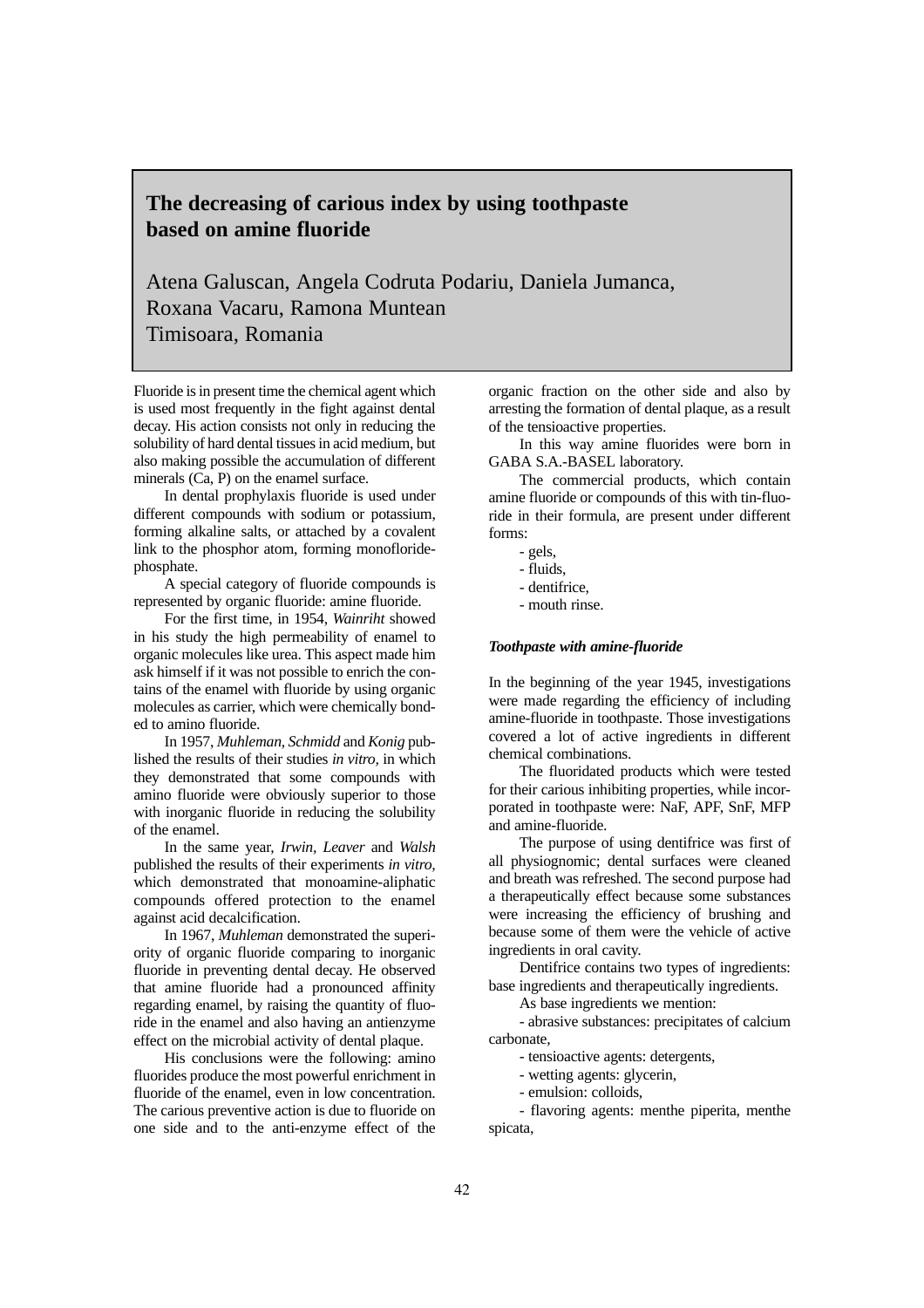- conservation agents, oxidant, colorants.

As therapeutically ingredients we mention: - based on fluoride: amine-fluoride, tin-fluo-

ride, MNF, NaF,

- plaque inhibiting agents: lactoperoxidaze,

- desensitizing agents: potassium chloride, potassium nitrate, and strontium chloride,

- agents for calculus removal: pyrophosphate, zinc.

An important aspect of the carious-preventive action of fluoride is the time of action. From this point of view the availability of the fluoride from saliva is considered a fundamental parameter of the carioprotective effect of fluoride.

By including sodium lauril sulfate in toothpaste, the bio-availability of the fluoride in saliva is increasing, due to the increasing of moistening capacity which favors the initial depositing of fluoride on dental surfaces and oral mucosa.

The flavored agents of the toothpaste have the effect of reducing the availability of the fluoride by a simple dilution and by stimulating the salivary flux.

The carious prophylactic effect of the toothpaste, which contains sodium fluoride or aminefluoride, is well known and is no doubt about it. As a rule, the studies made for comparing the effect of fluoridation, from different fluoride products, were made *in vitro* or *in situ* because the necessary time for a clinical study was too large.

There are many studies in literature, which compare the incorporation of fluoride in healthy enamel or demineralized enamel, followed by the application of solution or pastes with NaF or AmF.

Sometimes amine-fluorides were used in combination with tin-fluoride, which had also an antibacterial effect due to the tin. This effect was explained probably by the citotoxic action of metallic ions (especially Cu, Ag, Hg.). Initially, a complex deposit was formed on the enamel surface, which could have a protective effect. The compound was instable in basic medium and that is why its stabilization became imperative, by combining it with amine-fluoride, which has an acid pH. Some of the disadvantages are: they could impregnate the dental surface in patients with an inadequate oral hygiene, who frequently complains of the bad taste of tin fluoride products.

Commercial products:

- Elmex,

- Elmex children's toothpaste 1250 ppm F,
- Elmex menthol free 1250 ppm F,
- Elmex sensitive plus 1400 ppm F,
- Meridol 1400 ppm F.

# *The fast distribution of fluoride and its concentration on the enamel surface*

Because of the surface activity, amine-fluorides are rapidly scattered in the oral cavity and they ensure a proper moistening of all dental surfaces. They cover the dental surface with a homogeneous molecular layer and transport the fluoride wherever is necessary. The special structure of the amine-fluoride is responsible for the fast distribution of the fluoride and also of his concentration on dental surfaces.

On the opposite, in the case of inorganic fluoride, the correspondent ion (e.g. Na) does not have the role of transportation; fluoride is distributed randomly in the oral cavity.

Amine-fluoride covers the dental surfaces with a homogeneous molecular layer. This continuity of the film prevents it for being rapidly washed away by saliva, which makes amine-fluorides active agents for a long time.

## *The increasing of fluoride absorption and the forming of a deposit on dental enamel*

If a solution which contains fluoride is brought in contact with the dental surface, on the enamel surface and also on dentin surface globularly precipitates of  $CaF<sub>2</sub>$  will form, the fluoride ions being capable to react with hydroxyapatite from the enamel surface. This precipitates formed after this topical application were first described in 1945 by *Gerould, Cooley (1960) Scott, Picard and Wycoff (1962); Muhlemann, Rossinschi and Schait (1967); Gwinett, Buonocuore and Sheykholeslam (1972); Wei (1975); Joost Larsen and Fejerskov (1978); Wefel and Harless (1981).*

The deposits were studied by diffraction with X-ray and the analyses showed the existence of a layer enriched with fluoride absorbed on the dental surface.

In order to show the intensity of the deposits and the microstructure of the precipitates on dental enamel, techniques of electronic microscope were applied.

The intensity of the deposits was correlated with the quantity of calcium and fluoride from the dental surface.

The quantity of fluoride absorbed was significantly higher in dentin compared to the quantity absorbed in enamel, aspect explained by the porosity of the surface, with a highly organic content, by the presence of the tubules and the great surface of crystallites.

The large surface of the dentin is important, because a higher number of calcium ions are avail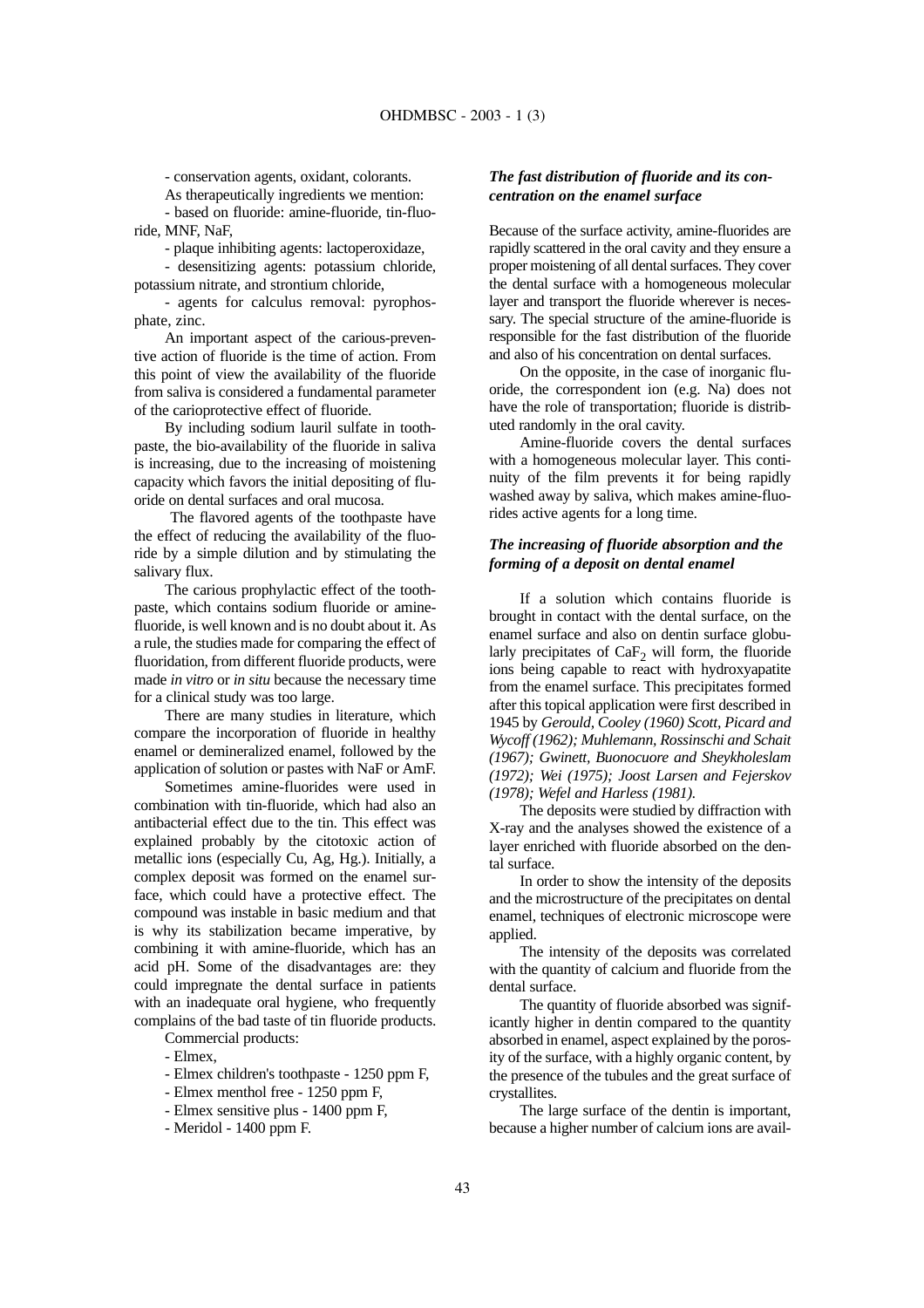able to react with fluoride, resulting  $CaF<sub>2</sub>$ *(Saxegard, 1987).*

The acidity of the product containing fluoride has a great importance, because of the influence that this aspect has on the quantity of fluoride absorbed.

Only in an acid environment the reaction between fluoride and enamel results in a final and long time standing fluoride absorption.

As hydrocarbons, amine-fluoride in natural state has a moderate acid pH; in the commercial products the value of pH is between 4.5-5.

This value of the pH and the surface activity leads to an increased absorption of fluoride on the enamel surface and the formation of fluoride deposits for a long time.

#### *The superior resistance of enamel to acid attack*

The reaction between acid products with fluoride and hydroxyapatite in enamel determines in the first stage the forming of the precipitates of  $CaF<sub>2</sub>$ , which are deposited as a fine layer (1-2 microns) on the enamel surface.

The amine-fluorides are concentrated in a homogeneous layer on enamel surface due to their surface activity and they are forming a protective, adhesive layer. The acid reaction between the amine-fluoride and enamel is possible in the presence of a high concentration of fluoride which is responsible for the connection between calcium and the most superficial layer of the enamel. The saliva does not wash calcium away, on the opposite, it is fixed on the enamel surface as  $CaF<sub>2</sub>$  compound. This superficial layer is responsible for the protective activity against decay and is much more resistant than the profound layer of the enamel.

# *Promoting the remineralization of the initial carious lesions*

The protective layer of  $CaF<sub>2</sub>$  represents an oral deposit of fluoride, from which the fluoride is discharged continuously in small quantities. It seems that on the surface of healthy enamel, the deposits of CaF<sub>2</sub> are not formed *(Bruni, 1983)*, the demineralization and the defects are the ones responsible for the forming of CaF<sub>2</sub> *(Nelson, 1988)*. It is considered that these deposits are controlled by the variation of the environment acidity *(Ogaard, 1990).* 

Insoluble in water *(Bruni and co.)* and in neutral medium saliva,  $CaF<sub>2</sub>$  is dissolved in an acid medium and discharges fluoride in high quantities and could induce the reprecipitation of hydroxyapatite.

The continuous presence of a lower concentration of fluoride in saliva increases and accelerates the natural protective mechanism of remineralization. In this way, the mineral deficit of initial carious lesions could be balanced, the initial carious lesion is stopped in evolution and the lesion is remineralised.

# **Material and method**

45 patients were involved in this study, comprising 12 students from medical school, aged 20-30 years old and 33 children aged 8 to14.

The patients were divided in 4 groups: 3 experimental and one witness.

-10 children, pupils in a public school, form **group 1** - the children are coming from families with medium socio-economical level.

- **group 2** is formed by 11 children, also from a public school.

- 12 institutionalized children form **group 3**.

- 12 students form **group 4.**

The study was carried on for one year and a half. The following indices were assessed in the beginning, at the end of the third month, at 6, 9, 12, 15, 18 months:

- DMFt-index,

- PI-index Silness and Loe, monitorizing the accumulation of plaque with the evaluation of its thickness at the gingival border,

- The gingival bleeding index *(Muhlemanand and Son),* assessing the inflammation of the gingival tissue.

The materials used in this study were Meridol products: toothpaste and mouth rinses witch contain amine-fluoride in combination with SnF as active substances.

The witness group used for brushing a placebo toothpaste which contained the same ingredients as Meridol products, but did not contain the active agents of this product.

Group 2 used Meridol toothpaste.

Group 3 was thought how to use the toothpaste and the mouth rinse Meridol.

Group 4 used the placebo toothpaste and the mouth rinse Meridol.

The participants were instructed to brush their teeth twice a day and after that to wash their mouth with solution (mouth rinse Meridol - 10 ml) for one minute.

In the beginning of the study, the dental files of all participants were completed, the dental status before any therapeutically measures was established.

After that, the participants in the study were involved in a program consisting in information about dental health; in this dental health education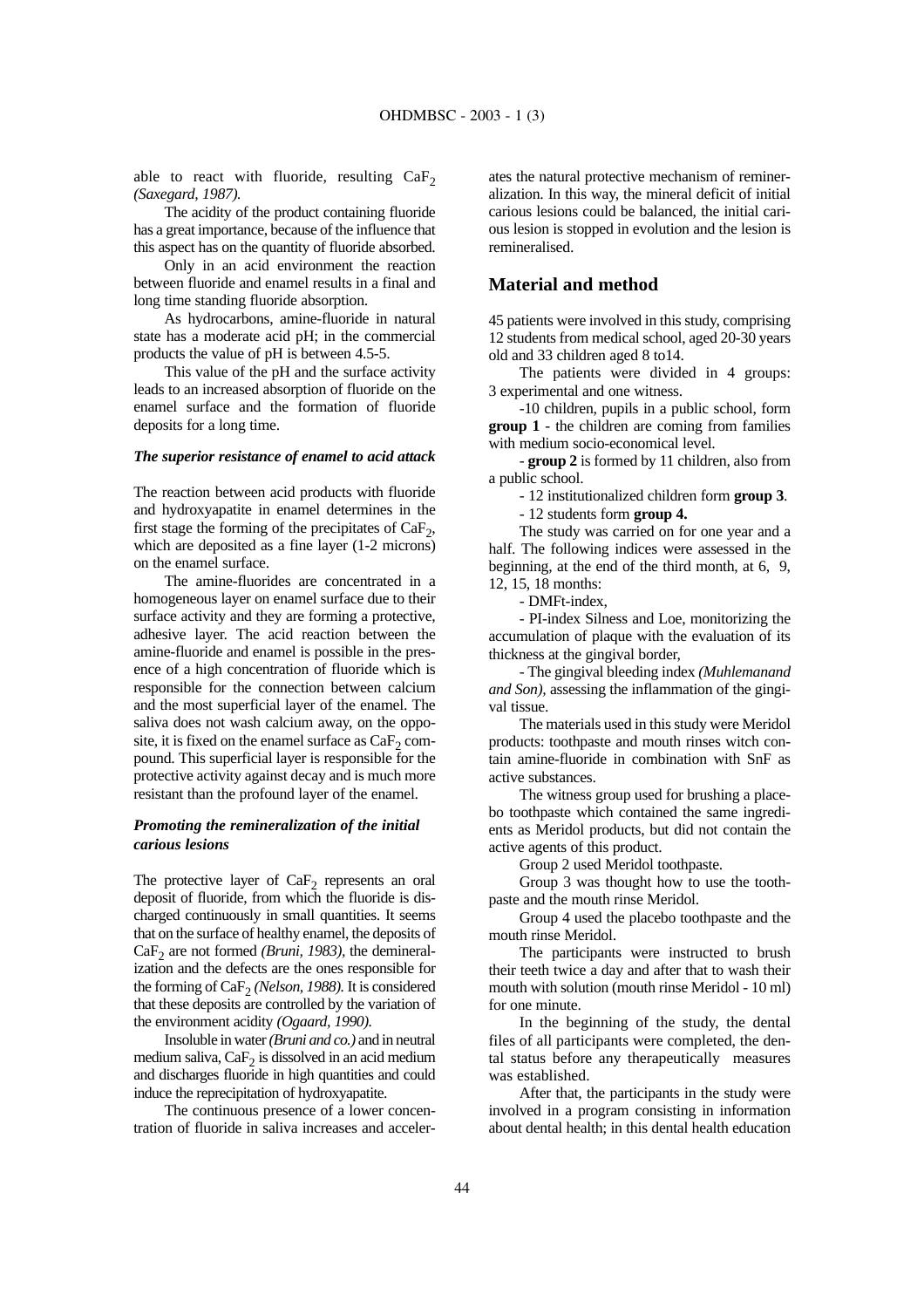program the parents, grandparents and the personal from the orphanage were also involved.

The health education program was divided in two sections: one consisting in information and the other one consisting in technical advises - correlated with age and educational level.

The link between the necessity of hygiene measures and oral health was explained. We explained the internal mechanism of producing dental decay, the importance of a proper dietary program, and the protective action of dental hygiene.

The technical indications were focused on showing different methods of brushing with revealing of technical skills.

In order to make these lessons more pleasant, we used different materials: videotapes, booklets for adults and children.

# **Results and discussions**

Before we started the study, we registered the following indices: plaque index, bleeding index and carious index for each patient.

In the witness group, 6 children of 10 showed a moderate accumulation of white material at the gingival margin (dental plaque score 2) and 4 children showed dental plaque score 3.

In the second group, the following scores were registered: score 2 in 7 children and score 3 in 4 children.

A similar situation was observed in the third group, where 8 children had score 2 and 4 children had score 3.

For the adults group, the plaque index showed: score 2 in 3 patients and score 1 in the rest.

Regarding bleeding index, the scores for the witness group were 3 in 2 patients, 2 in 4 patients and the last ones had score 1.

In the second group 7 children had score 1 and only 4 children had score 2.

On the other hand, in the institutionalized children, 8 had score 2 and 4 score 3, which means that bleeding was present on probing and also a changing in color.

In adults, 5 had score 4, 1 score 1 and 3 had score 3.

Using the toothpaste alone we obtained the decreasing of dental plaque, but the Meridol toothpaste showed better results than the placebo toothpaste. The importance of the active ingredients is obvious.

By combining Meridol toothpaste with Meridol mouth rinse we obtained better results than combining placebo toothpaste with Meridolmouth rinse, but even this combination was more

effective than using only the toothpaste. By introducing the mouth rinse we obtained a better control of dental plaque.

The results of the study showed the fact that by using Meridol toothpaste, Meridol mouth rinse we obtained a decrease of the dental plaque index and also of the bleeding index, this findings being correlated with the results that already exists in the literature *(Banoczy and co., 1989).*

The properties of the amine-fluoride, which are the grounds for obtaining these results, are:

- the fast distribution of fluoride and its concentration on dental surface; this is conferred by a special structure: tensioactive agents.

- its tensioactive properties increase the contact time with the dental plaque 4 times.

- the increase of the absorption and the forming of a deposit of fluoride on the enamel surface is ensured by its tensioactive properties and also by the acid environment.

- the resistance of enamel to acid attack is ensured by the existence of the  $CaF<sub>2</sub>$  precipitates.

- promoting the remineralization of initial lesions by realizing high quantities of fluoride during the acid attack.

- antibacterial properties.

These properties explain the data that we obtained, but the active ingredients of each product cannot be active unless the technical skills for hygiene are not correct and efficient.

The third group, formed by institutionalized children had the best results, fact that we could explain by the existence of a good, healthy diet, with regular hours, the alimentation being followed by hygiene oral measures under close supervision.

We couldn't find the same situation in the children coming from families because in this children the oral hygiene measures were inadequate regarding the technique and the time, the diet and also the feeding hours were unproper, the parents giving children sweets between meals, different snacks and sweet beverages, which were not followed by oral hygiene measures.

The technical skills obtained by institutionalized children during educational lessons were much better than the oral hygiene techniques obtained after information provided by families.

In adults, even if their intellectual level permitted a good communication, they were not so receptive to learn new methods of brushing, considering from their point of view that their personal skills were good and they did not have to improve their personal hygiene status.

The anticarious and gingivoprotective measures of the active ingredients of Meridol, AmF and tin-fluoride were confirmed in the present study.